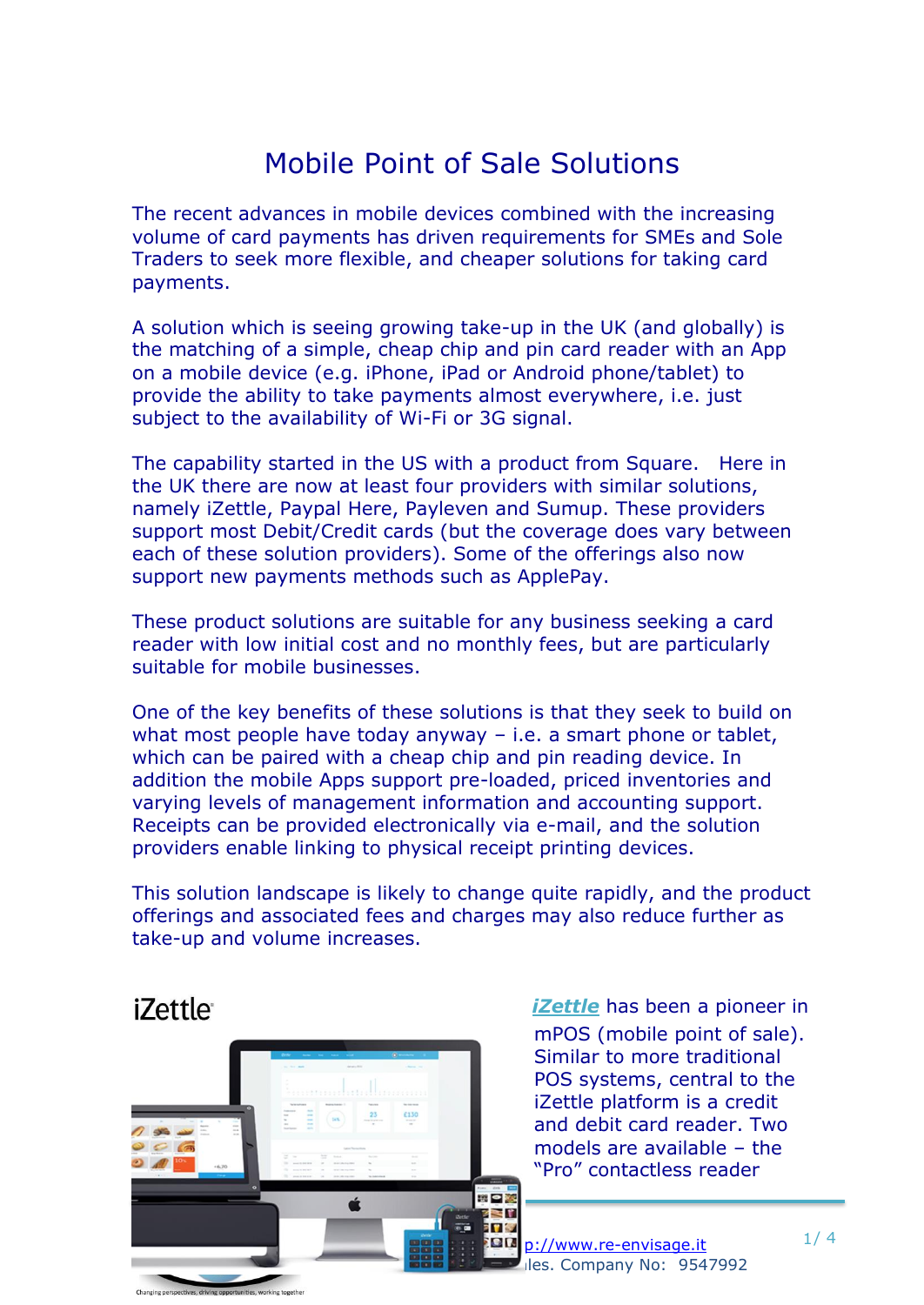(circa £79+vat) and the simplified and free, "Lite" variant. Both work in tandem with a free smartphone app, available on Apple iOS, (iPhone, iPad) and Android platforms. It also works with an in-store POS system.

The solution operates on a 'pay as you go' model – a revolutionary approach in card payments industry when the product was first introduced, but now copied by other providers. There are no monthly fees and no minimum contract period. The per transaction fee is on a sliding scale so that the more you sell, the less you pay, currently a sliding range from 2.75%-1.5%.

At this point in time, of all the European mobile payment providers, iZettle supports the widest range of payment cards. The Card Reader Pro can process Visa, MasterCard, American Express, Visa Electron, V Pay, Maestro, Diners Club, and most recently, JCB. The Lite reader does not support Diners or JCB, but accepts all the rest. The latest version of the Card Reader Pro Contactless now also accepts contactless payments and Apple Pay.

The smartphone app provides bookkeeping tools and smart sales reports. It also Integrates with Xero – the cloud based accounting platform (refer to the paper on Cloud Based [SME Accounting Systems\)](http://www.re-envisage.it/index.php/topics-ideas/30-sme-accounting-systems-are-moving-from-on-premise-to-cloud-based-solutions).





**[Paypal Here](https://www.paypal.com/uk/webapps/mpp/credit-card-reader)** Paypal is now very well known as a key player and disrupter in the online money payment and transfer business. PayPal is now attempting to break into the European mobile payment market, and the PayPal Here product is part of this strategy. PayPal highlights that their solution builds on their existing payment solution capabilities with advanced fraud screening and Buyer and Seller Protection Policies.

With their mobile POS solution customers need just an email address and password or mobile number and PIN to pay quickly and more securely.

Paypal offer two versions of their PayPal Here Chip and PIN card reader, and which works with iPhones, iPads and some Android phones that support Bluetooth 2.0 or higher, but this card reader device does not

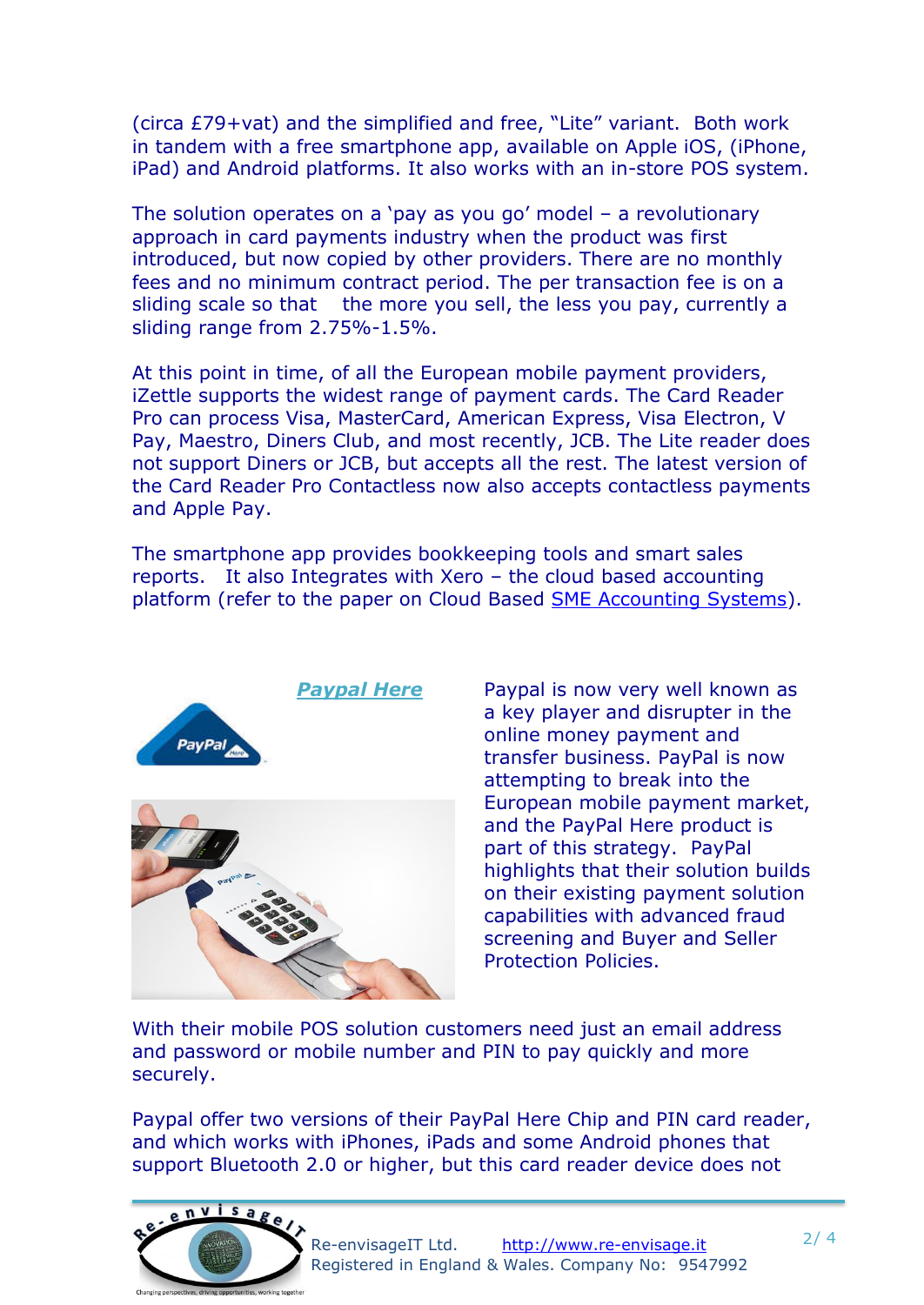work on many Samsung Galaxy devices, nor with Windows phones. The card reader is connected to the mobile device via Bluetooth.

Currently the supported cards are Visa, MasterCard, Maestro debit and credit cards, but not American Express and JCB cards (unlike iZettle).

As with the other solution providers mentioned in this article, PayPal Here provide a free app to the mobile device. This app provides some accounting capabilities to track payments, which can include cheque and cash, and will issue invoices and receipts.

The solution also integrates with online PayPal payments and eBay sales. For vendors who already do business online with PayPal, this is a key benefit, along with the eBay integration – as if you already get a significant portion of your revenue through PayPal and/or eBay and find that the sales tracking it offers meets your requirements, it can make life easier to be able to track mPOS payments as well through one overall PayPal system.

The fees are on a per transaction basis, and are not volume based (unlike iZettle and other solution provides), with additional costs for cards that do not have Chip & Pin or for manual input of card details. Also there are some additional fees for foreign cards.



| Pat T<br>$\equiv$                                         | 10.00<br><b>New Payment</b>   | 1 WH<br>蕸                                           |                     |
|-----------------------------------------------------------|-------------------------------|-----------------------------------------------------|---------------------|
| $^{\circ}$<br>$\blacksquare$                              |                               | £49.00                                              |                     |
| $\overline{\circ}$<br>25                                  | তে<br>Add description here    | $\cdots$<br>10.00                                   | 100%                |
| ۰<br>$\overline{\mathbf{r}}$<br>n.<br>$\hat{\mathcal{O}}$ |                               | ≣<br>New Payment                                    | £49.00              |
|                                                           | $\overline{4}$<br><b>VISA</b> | payleven<br><b>BECAUCHER</b><br>£49.00              | Ching               |
|                                                           | $\overline{7}$                | Insert card<br>$\overline{2}$<br>VISA M China Grand | $\overline{3}$      |
| 司                                                         | 00<br>4                       | 5<br>3<br>$\overline{8}$<br>6<br>5                  | 6<br>$\overline{9}$ |
|                                                           | 7                             | $\circ$<br>8<br>9                                   | $\circledcirc$      |

*[Payleven](https://payleven.co.uk/mobile/)* also provide a similar solution for accepting card payments.

Their Chip & PIN card reader (circa £49+Vat) connects to an appropriate smartphone or tablet via Bluetooth and is managed through a free Payleven app, which provides some management information.

At the time of writing the supported platforms are: Apple (iOS 7.0 and higher) and Android™ devices (version 4.0.3 and higher).

Pay-as-you-go pricing for credit card processing starts at 2.75% reducing to 1.50% for higher volumes of transactions.